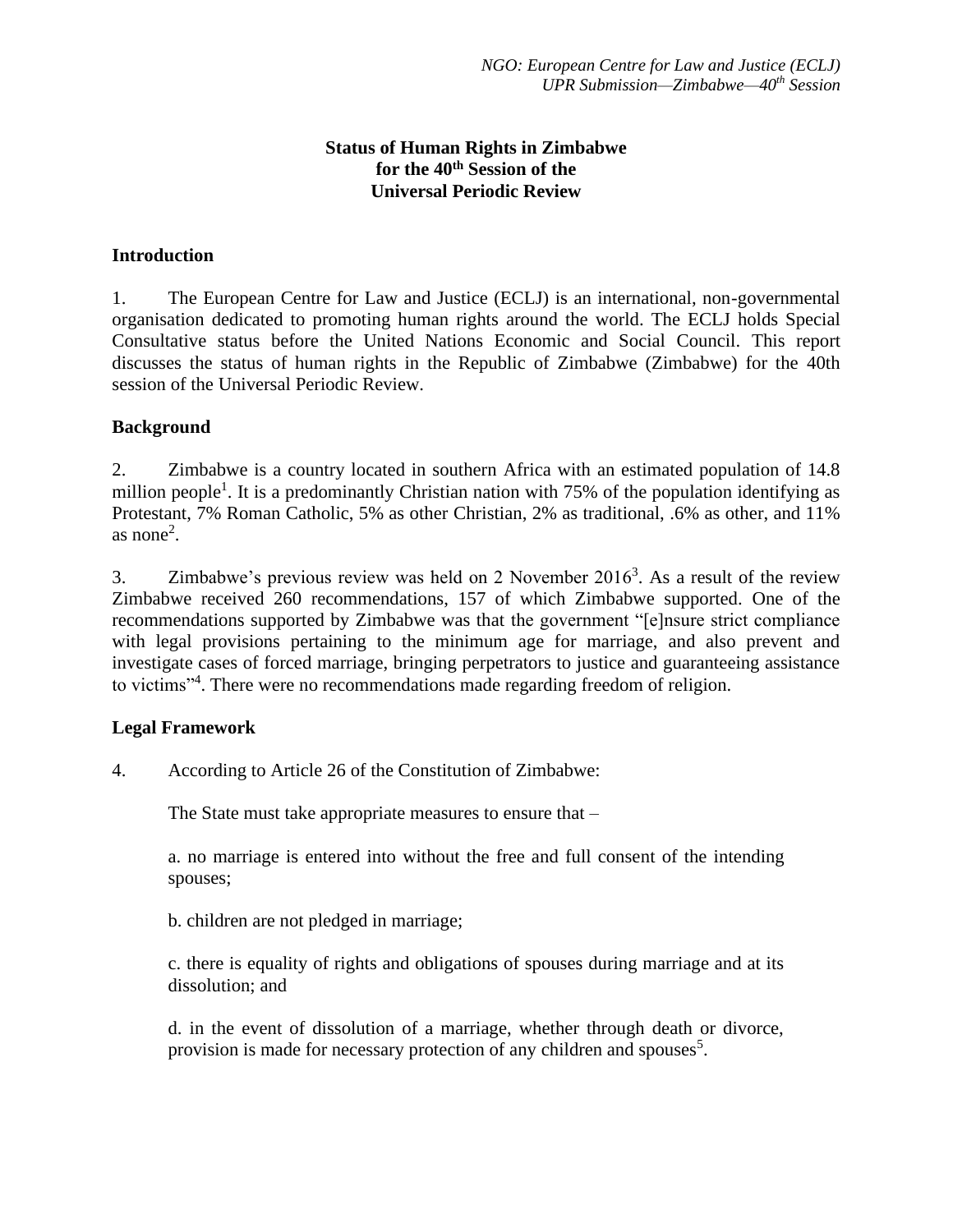5. In Article 78, the Constitution even goes one step further to establish the minimum age for marriage:

1. Every person who has attained the age of eighteen years has the right to found a family.

2. No person may be compelled to enter into marriage against their will<sup>6</sup>.

6. In January of 2016, the Constitutional Court ruled that the Marriage Act of Zimbabwe violated the Constitution by permitting girls as young as sixteen to be married with the consent of their parents. Then, in 2019, through its Marriages Bill, Zimbabwe amended the Marriage Act, entitling it the "Marriages Act, 2019", to align it with the Constitution. Under Part II of the Marriages Act, 2019:

*Clause 3* provides that the minimum age of marriage is 18 years. In order to ensure the protection of minors, the minimum age of requirement has been extended to unregistered customary law marriages and to civil partnerships. This guards against attempts to side-step the law by avoiding formal marriages and still have children being forced into relationships which are, to all intents and purposes, marriages.

*Clause* 3 also explicitly outlaws the marrying, pledging or betrothal of children by any person and doing so is an offence which is aggravated in circumstances where the contravention is by a parent or a person in the role of a parent.

*Clause 4* requires that the free and full consent of parties to a proposed marriage be given before the marriage is solmnised<sup>7</sup>.

7. Furthermore, Zimbabwe is also party to the Convention on the Rights of the Child (CRC), and Article 34 outlines protections for children:

States Parties undertake to protect the child from all forms of sexual exploitation and sexual abuse. For these purposes, States Parties shall in particular take all appropriate national, bilateral and multilateral measures to prevent:

(a) The inducement or coercion of a child to engage in any unlawful sexual activity;

(b) The exploitative use of children in prostitution or other unlawful sexual practices;

 $(c)$  The exploitative use of children in pornographic performances and materials $8$ .

8. Zimbabwe is also party to the Convention on the Elimination of All Forms of Discrimination against Women (CEDAW). Under Article 16: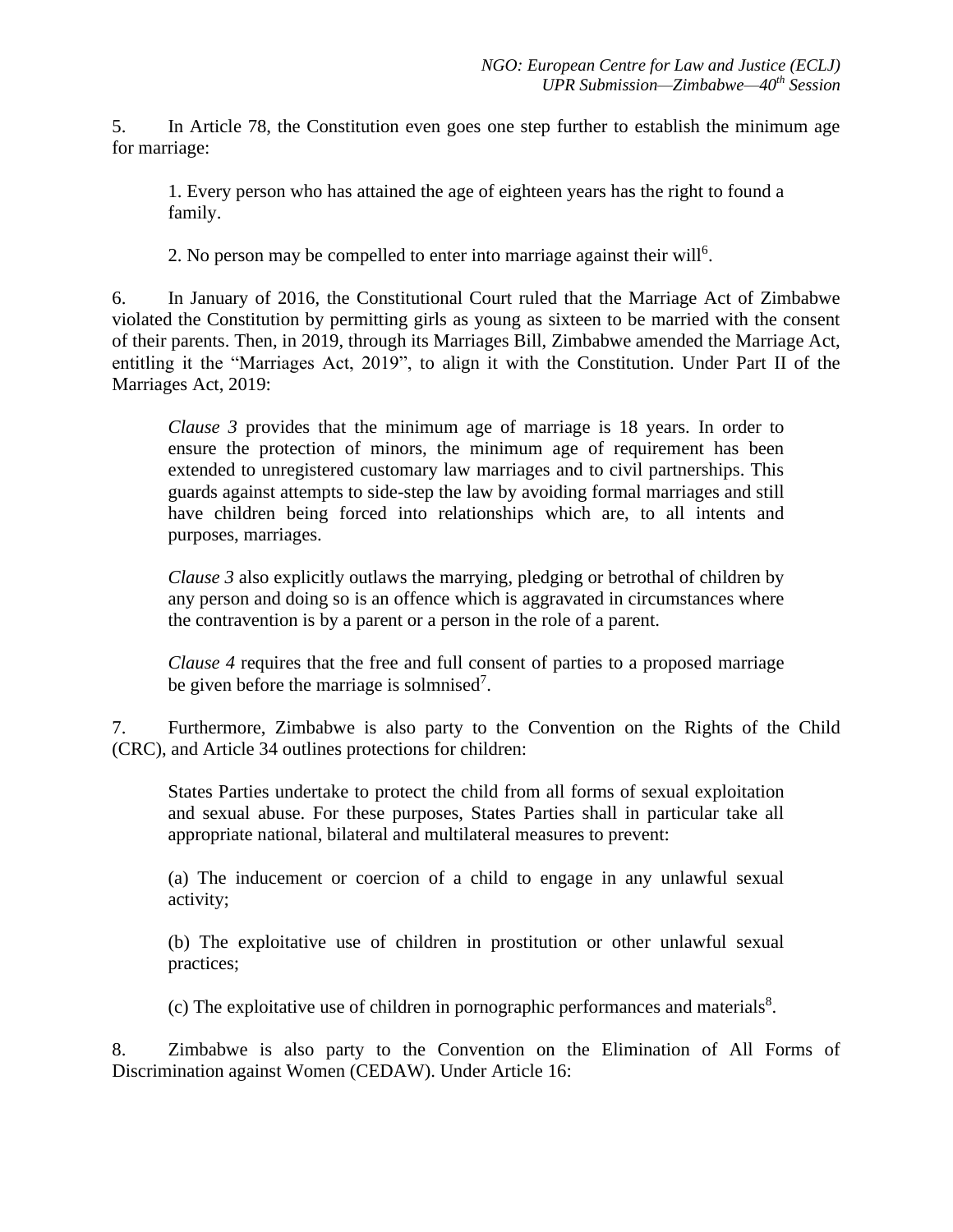1. States Parties shall take all appropriate measures to eliminate discrimination against women in all matters relating to marriage and family relations and in particular shall ensure, on a basis of equality of men and women:

(a) The same right to enter into marriage;

(b) The same right freely to choose a spouse and to enter into marriage only with their free and full consent;

(c) The same rights and responsibilities during marriage and at its dissolution;

(d) The same rights and responsibilities as parents, irrespective of their marital status, in matters relating to their children; in all cases the interests of the children shall be paramount;

(e) The same rights to decide freely and responsibly on the number and spacing of their children and to have access to the information, education and means to enable them to exercise these rights;

(f) The same rights and responsibilities with regard to guardianship, wardship, trusteeship and adoption of children, or similar institutions where these concepts exist in national legislation; in all cases the interests of the children shall be paramount;

(g) The same personal rights as husband and wife, including to choose a family name, a profession and an occupation;

(h) The same rights for both spouses in respect of the ownership, acquisition, management, administration, enjoyment and disposition of property, whether free of charge or for a valuable consideration.

2. The betrothal and the marriage of a child shall have no legal effect, and all necessary action, including legislation, shall be taken to specify a minimum age for marriage and to make the registration of marriages in an official registry compulsory<sup>9</sup>.

#### **Forced Underage Marriage**

9. According to the United Populations Fund (UNFPA), an estimated 20% of girls are married before the age of eighteen<sup>10</sup>. In underdeveloped countries, this rate skyrockets to 40%. In Zimbabwe, despite the Constitution and new laws banning underage marriage, approximately 30% of girls are married below the age of eighteen, and some girls are married as young as ten<sup>11</sup>.

10. Within rural regions of Zimbabwe, poor families—especially amidst the worsening poverty aggravated by COVID-19—will often forcibly marry off their daughter to receive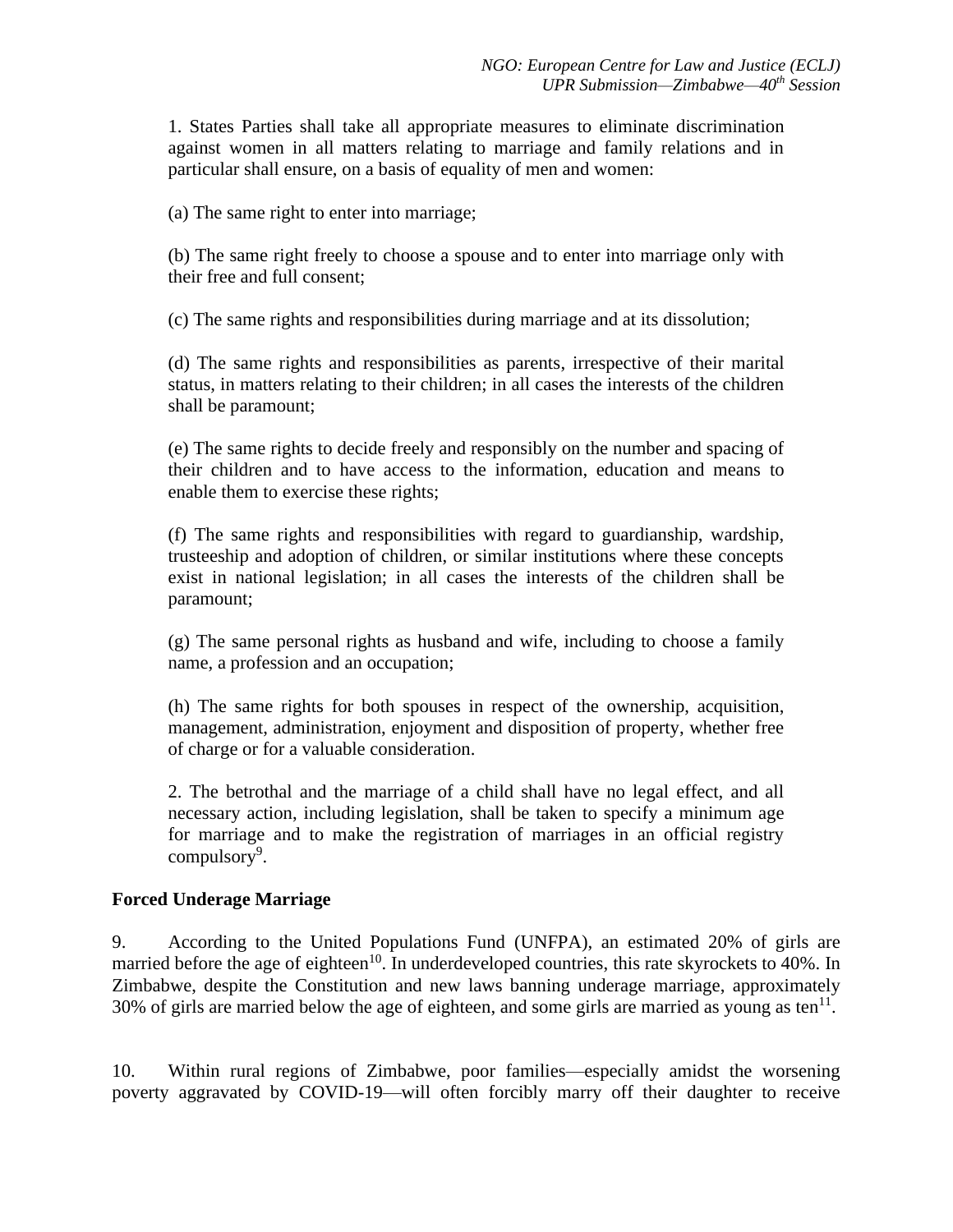financial compensation in the form of a "bride price" that is paid to the family by the groom. Many women in forced marriages find themselves in bondage and subject to verbal and physical abuse by their husbands<sup>12</sup>. One girl tells of her horrifying life after she was forced to marry a man she had never met at the age of fifteen:

My experience was painful. I was made to sleep outside when I was pregnant . . . I was not used to eating one meal a day but this became the norm, I used to be beaten up, until I realised that this abuse should not happen to me or to another girl child. I realised my life was headed for disaster, I got the courage to go and face my dad and present my situation. I grew up wanting to be a nurse, and my desire is to live the life I wanted than what you are forcing me into<sup>13</sup>.

11. In another case, a sixteen-year-old girl took her own life after being forced to marry her rapist<sup>14</sup>. In yet another case, a thirteen-year-old girl shares the story of her forced marriage:

I was forcibly married off to my aunt's husband from 2002 to 2018 before I left to stay with one of my mother's relatives. During that time I didn't understand why I was married off and I didn't like the marriage as I was always abused . . . I am no longer interested in the marriage because when they married me off I was very young and didn't know my rights. This was not what I wanted with my life. I actually wanted to finish school and become someone of value to myself and community $15$ .

12. These are just a few of the tragic stories of young girls who have been forced into marriage underage.

13. The U.N. has recognised the severity of the underage marriage problem and stated:

Child marriage is a violation of the rights of girls and women. Girls who are married as children are more likely to be out of school, suffer domestic violence, contract HIV/AIDS and die due to complications during pregnancy and childbirth. Child marriage also hurts economies and leads to intergenerational cycles of poverty<sup>16</sup>.

14. Furthermore, the U.N. Children's Fund (UNICEF) and UNFPA launched an initiative to end child marriage by 2030. The Executive Director for UNFPA commented that "[c]hoosing when and whom to marry is one of life's most important decisions. Child marriage denies millions of girls this choice each year"<sup>17</sup>.

15. The U.N.'s initiative would work with governments of countries that have high rates of child marriage to focus on strategies such as "increasing girls' access to education and health care services, educating parents and communities on the dangers of child marriage, increasing economic support to families, and strengthening and enforcing laws that establish eighteen as the minimum age of marriage". UNICEF Director Anthony Lake commented on the urgency of this issue: "if current trends continue, the number of girls and women married as children will reach nearly 1 billion by  $2030 - 1$  billion childhoods lost, 1 billion futures blighted"<sup>18</sup>.